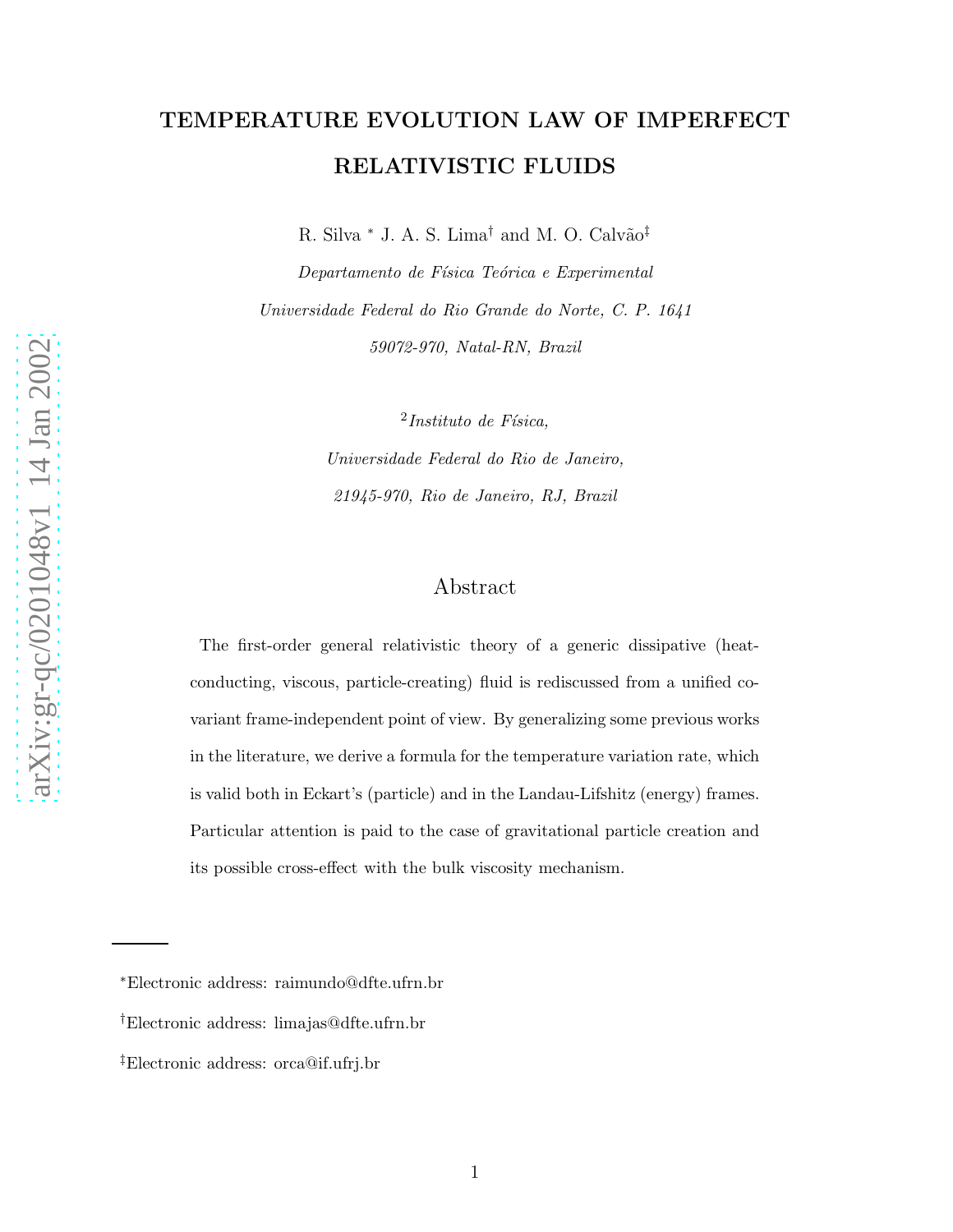### I. INTRODUCTION

The formulation of the cosmological problem, for any particular model, is based on a set of phenomenological quantities such as energy density, pressure and temperature, which in principle, need to be defined with respect to local observers. In this regard, as pointedout by Géheniau and collaborators  $[1]$  $[1]$ , the interdisciplinary field of cosmology is the natural inheritor of the concepts and methods ordinarily employed in hydrodynamics or, more generally, in non-equilibrium thermodynamics [\[2,3](#page-12-0)].

Besides being essential to complete the aforementioned phenomenological description, the thermodynamic analysis of cosmological models may also have interesting observational consequences. In principle, the dimensionless entropy content of the (observable) universe, a huge number of the order of  $10^{87}$ , may have been generated by dissipative mechanisms like heat conduction, viscosity, "chemical reactions", diffusion, photon creation, etc., taking place in an inhomogeneous and anisotropic stage of the early universe[[4,5\]](#page-12-0). In this case, after some few minutes, the gradients of the main physical quantities will be constrained from primordial nucleosynthesis studies. Later on, at the time of recombination, these irreversible mechanisms may also contribute to the temperature anisotropy of the cosmic background radiation. Indeed, although severely restricted from COBE measurements, the presence of the classical dissipative mechanism are naturally expected in a non-homogeneous quasi FRW universe, and, in principle, their specific signature must be somewhat different of the standard Sunyaev-Zeldovich and Sachs-Wolf effects[[6\]](#page-12-0).

In order to unify in a single and coherent scheme all irreversible phenomena occurring in a simple fluid or in mixtures, standard non-equilibrium thermodynamics works with two basic ideas[[2,3\]](#page-12-0). The first one is the local equilibrium hypothesis, whose mathematical expression is given by the equilibrium Gibbs law in its local form. It implies that, out of equilibrium, the basic state functions such as the entropy, depend locally on the same set of thermodynamic variables as in equilibrium. In particular, the usual thermodynamic temperature and pressure concepts are maintained in the non-equilibrium regime. The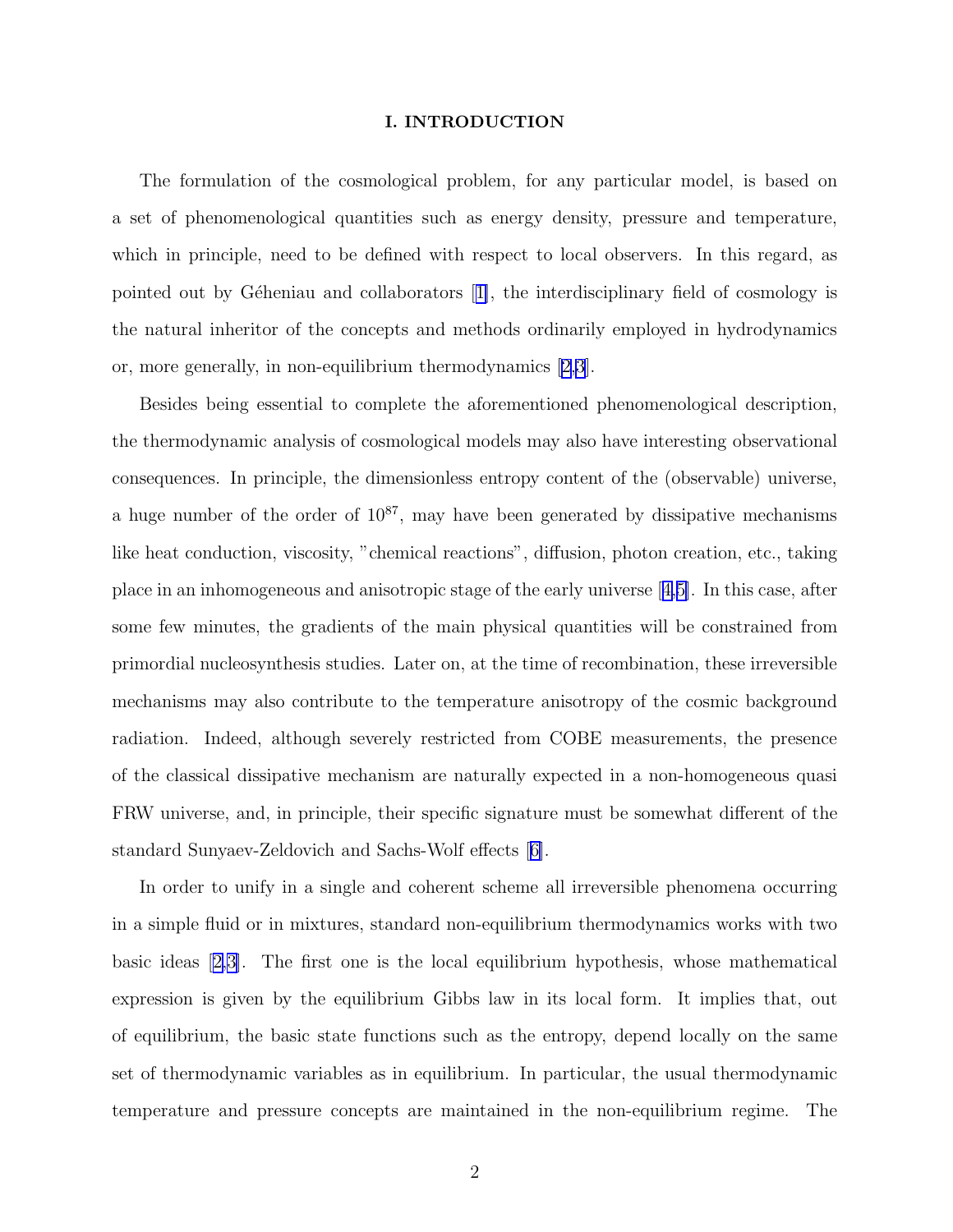second idea is that, in the presence of dissipative processes, there is a local entropy source strength  $\tau$  (entropy variation per unit volume and unit time), which, by the second law of thermodynamics, is always non-negative. Mathematically, it takes the form of a balance equation with  $\tau$  as a source term.

By combining such assumptions with the fluid equations of motion, one finds an expression for the entropy source strength, as well as for the constitutive (phenomenological) relations themselves. The usual equilibrium theory is readily recovered by taking the limit of vanishing entropy production rate.

This approach has systematically been applied at the classical level [\[2](#page-12-0),[3](#page-12-0)] as well as in the special-relativistic domain[[5\]](#page-12-0)- [\[9](#page-12-0)]. Its extension to the general-relativistic framework is straightforward, provided the gravitational field varies slowly over the mean free path or the mean free time of the fluid particles [\[4](#page-12-0)]. Formally, since, under these conditions, the equivalence principle should hold, the generally covariant equations may be established by the usual minimal coupling recipe, that is, the replacement of usual derivatives by covariant derivatives and the replacement of the Minkowski metric  $\eta_{\alpha\beta}$  by its Riemannian counterpart  $g_{\alpha\beta}$ . However, as is widely known, in the relativistic case, there is an ambiguity related to the possible choices of the macroscopic hydrodynamic four-velocity. In Eckart's formulation[[7\]](#page-12-0), the four-velocity is directly related to the particle flux, while, in Landau-Lifshitz's approach [\[8](#page-12-0)], it is directly related to the energy flux. In principle, a general treatment should be able to deal with any of these "gauge" choices.

In this paper, we consider a unified covariant description of a heat-conducting viscous simple fluid with particle creation. The theories of Eckart and Landau-Lifshitz will be seen to be special cases of this general formulation. We also derive a new temperature evolution law which holds for any particular choice of the macroscopic hydrodynamic four-velocity.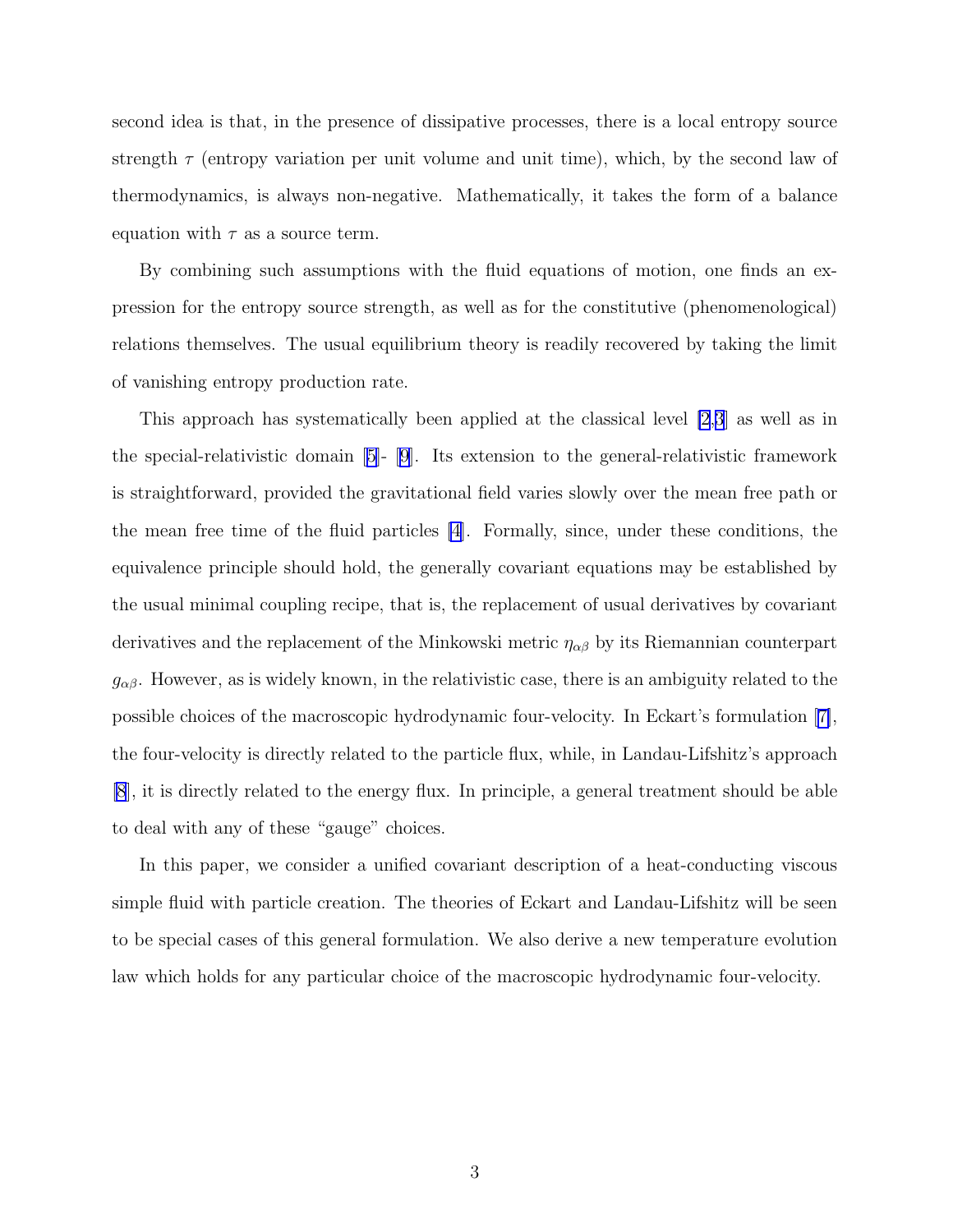#### II. GENERAL RELATIVISTIC THEORY OF FLUIDS

<span id="page-3-0"></span>The thermodynamic state of a relativistic simple fluid is characterized by an energymomentum tensor  $T^{\alpha\beta}$ , a particle current  $N^{\alpha}$  and an entropy current  $S^{\alpha}$ . The fundamental equations of motion are expressed by the conservation law (semi-colon denotes covariant derivative) of energy-momentum and the equation of balance for the particle number[[10\]](#page-12-0)

$$
T^{\alpha\beta}{}_{;\beta} = 0 \quad , \tag{1}
$$

$$
N^{\alpha}{}_{;\alpha} = \Psi \quad , \tag{2}
$$

where  $\Psi$  is a particle source  $(\Psi > 0)$  or sink  $(\Psi < 0)$  term. The second law of thermodynamics requires that the entropy source strength be non-negative

$$
S^{\alpha}{}_{;\alpha} = \tau \geq 0 \quad , \tag{3}
$$

where  $\tau = 0$  describes a non-dissipative state, and  $\tau > 0$  denotes a dissipative state. A perfect fluid always evolves through non-dissipative (equilibrium) states, whereas an imperfect fluid typically evolves through dissipative (non-equilibrium) states (see, however, [\[11\]](#page-12-0)).

## A. Adiabatic Limit

By choosing an arbitrary hydrodynamic frame of reference, whose four-velocity obeys  $u^{\alpha}u_{\alpha} = 1$ , the primary variables  $T^{\alpha\beta}$ ,  $N^{\alpha}$  and  $S^{\alpha}$  take the following forms [\[5](#page-12-0),[9](#page-12-0)]

$$
T^{\alpha\beta} = \rho u^{\alpha} u^{\beta} - p h^{\alpha\beta},\tag{4}
$$

$$
N^{\alpha} = nu^{\alpha},\tag{5}
$$

$$
S^{\alpha} = n\sigma u^{\alpha},\tag{6}
$$

where the tensor  $h^{\alpha\beta} := u^{\alpha}u^{\beta} - g^{\alpha\beta}$  is the usual projector onto the local rest space of  $u^{\alpha}$ . The variables  $\rho$ ,  $p$ ,  $n$  and  $\sigma$  stand respectively for the energy density, thermostatic pressure,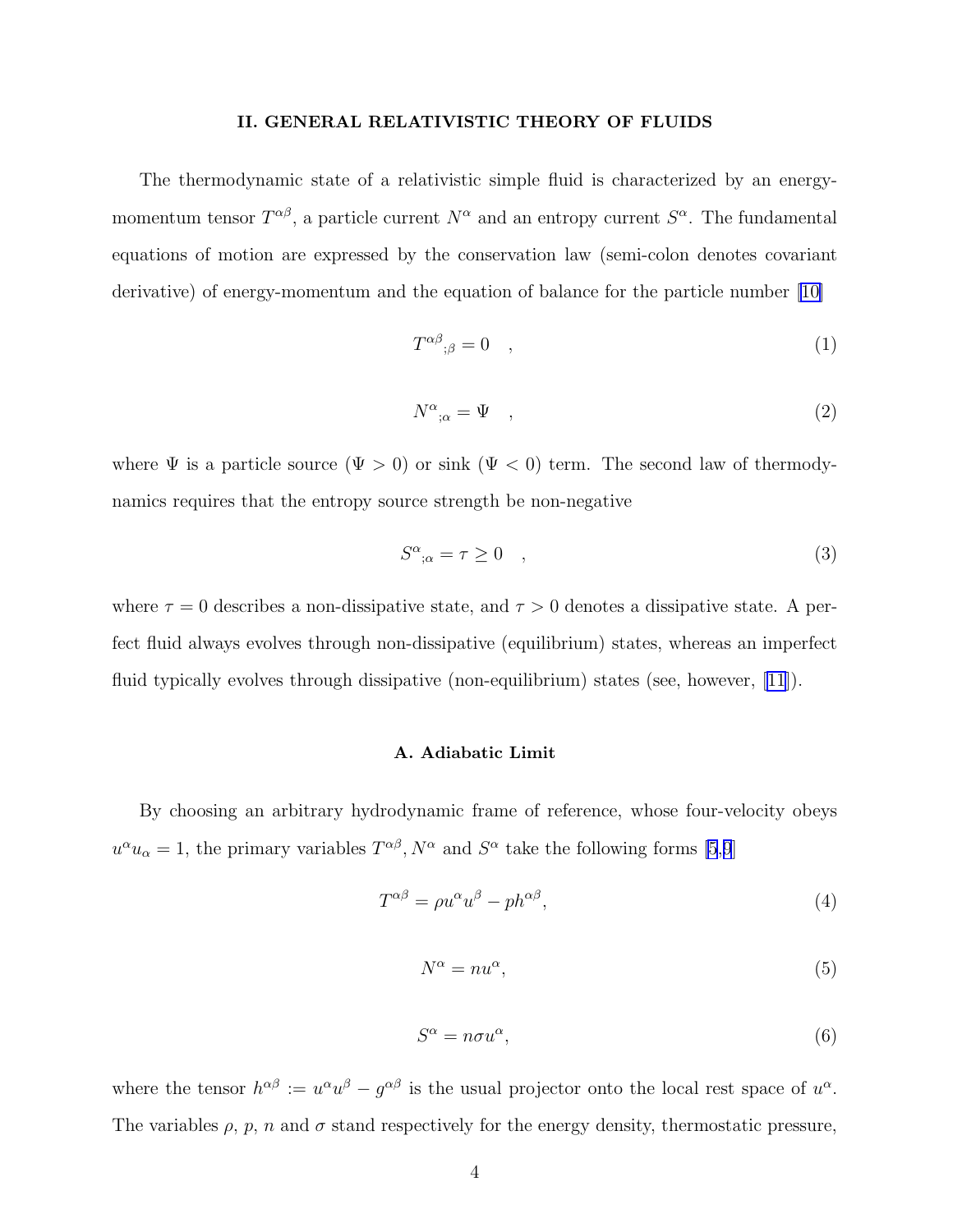<span id="page-4-0"></span>particle number density and specific entropy (per particle), and are related by the so-called Gibbs law [\[5,9](#page-12-0)]

$$
nT d\sigma = d\rho - \frac{\rho + p}{n} dn \qquad (7)
$$

As a particular result of the general theory, [\(4](#page-3-0))-[\(6](#page-3-0)) imply that the entropy source strength defined by [\(3\)](#page-3-0) vanishes identically,

$$
S^{\alpha}{}_{;\alpha} = \tau = 0 \quad , \tag{8}
$$

as should be expected for thermal equilibrium states.

#### B. Non-Equilibrium States

In principle, the inclusion of dissipative processes such as heat conduction and viscosity, requires additional terms in the primary variables describing a perfect fluid. However, unlike in the adiabatic limit case, the presence of a heat transfer poses a problem regarding the definition of the hydrodynamic four-velocity  $u^{\alpha}$ . It is necessary to specify whether  $u^{\alpha}$  is the four-velocity of the energy transport or particle transport. In Eckart's formulation,  $u^{\alpha}$  is identified with the four-velocity of particle transport (particle frame)[[7\]](#page-12-0). In the approach ofLandau-Lifshitz,  $u^{\alpha}$  is defined as the four-velocity of energy transport (energy frame) [[8\]](#page-12-0). Formally, the particle frame is the unique unit time-like vector parallel to  $N^{\alpha}$ , whereas the energy frame is the unique unit time-like eigenvector of  $T^{\alpha\beta}$ . Both theories assume that, for weak space-time gradients, the basic quantities contain no terms higher than first order in deviations from equilibrium.

Inthe presence of irreversible processes, we must add small terms  $\Delta T^{\alpha\beta}$  and  $\Delta N^{\alpha}$  in ([4\)](#page-3-0) and [\(5](#page-3-0)), which are restricted by the second law of thermodynamics ([3\)](#page-3-0)

$$
T^{\alpha\beta} = \rho u^{\alpha} u^{\beta} - p h^{\alpha\beta} + \Delta T^{\alpha\beta} \quad , \tag{9}
$$

$$
N^{\alpha} = nu^{\alpha} + \Delta N^{\alpha} \quad , \tag{10}
$$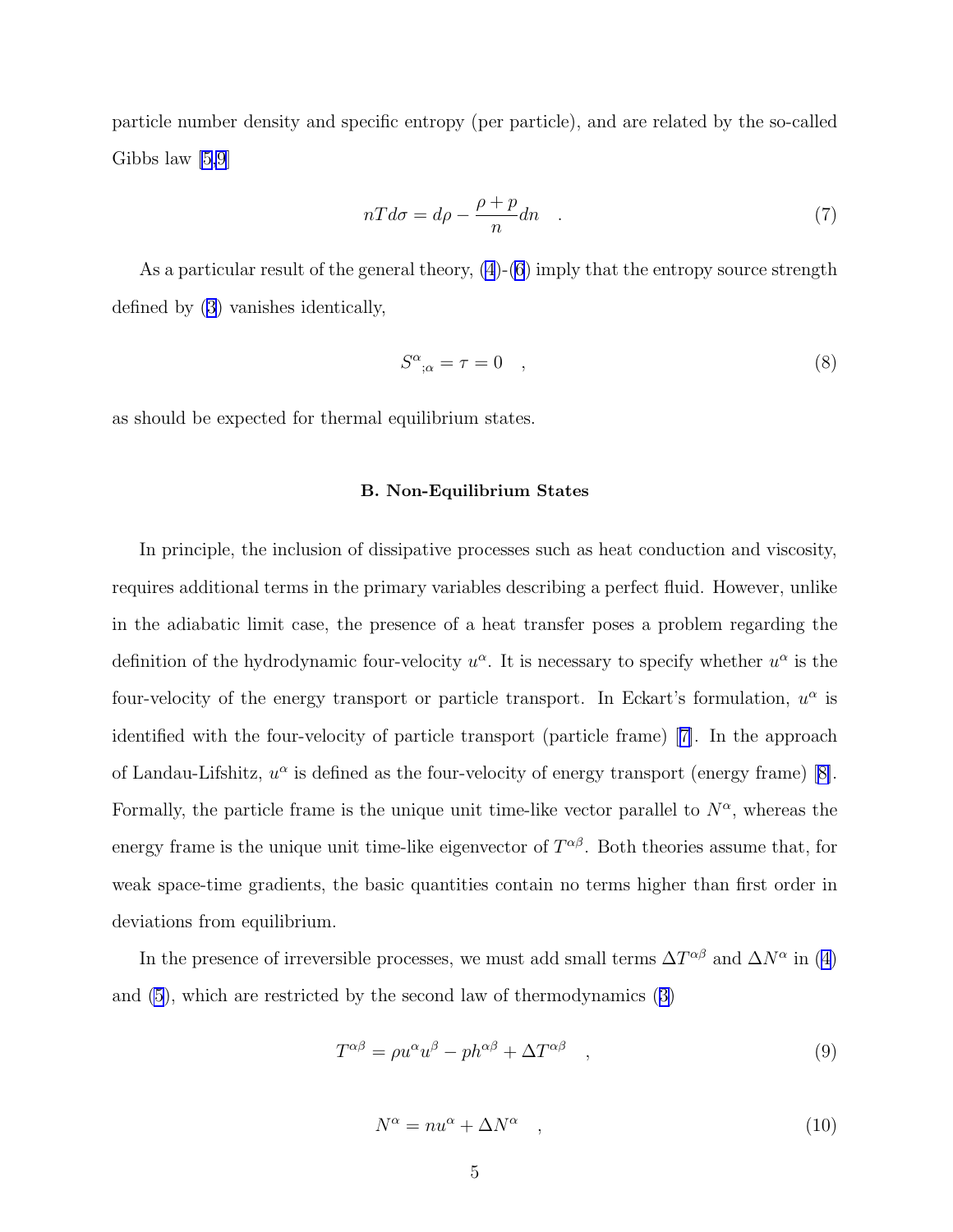<span id="page-5-0"></span>Usually, at this point, one specifies whether the Eckart or Landau-Lifshitz approach will be adopted. However, this is not necessary in the covariant frame-independent formulation presented here since these theories will be recovered as particular cases.

As before the fluid motion equations are contained in [\(1](#page-3-0)) and [\(2](#page-3-0)), which express the energy conservation law and the balance equation for the particle number, respectively. Therefore, differentiating the expression([9\)](#page-4-0) and projecting it on the direction of the fourvelocity  $u_{\alpha}$ , one finds

$$
u_{\alpha}T^{\alpha\beta}{}_{;\beta} = \dot{\rho} + (\rho + p)\theta + u_{\alpha}\Delta T^{\alpha\beta}{}_{;\beta} = 0 \quad , \tag{11}
$$

and from([2\)](#page-3-0)

$$
N^{\alpha}{}_{;\alpha} = \dot{n} + n\theta + \Delta N^{\alpha}{}_{;\alpha} = \Psi \quad , \tag{12}
$$

where an overdot means the derivative along the world lines of the fluid volume element, e.g.,  $\dot{\rho} = u^{\beta} \rho_{;\beta}$ , and  $\theta = u^{\beta}{}_{;\beta}$  is the expansion rate of the fluid.

Now, taking the covariant derivative of [\(7](#page-4-0)) along the world lines of the fluid volume element, and making use of equations (11) and (12), we obtain

$$
T(n\sigma u^{\beta})_{;\beta} = -u^{\alpha} \Delta T^{\alpha\beta}_{;\beta} - \mu \Psi + \mu \Delta N^{\beta}_{;\beta} , \qquad (13)
$$

where  $\mu$  is chemical potencial defined by Euler's relation

$$
\mu = \frac{\rho + p}{n} - \sigma T \quad . \tag{14}
$$

Defining the entropy flux

$$
S^{\beta} = n\sigma u^{\beta} - \frac{\mu}{T} \Delta N^{\beta} + \frac{u_{\alpha}}{T} \Delta T^{\alpha \beta} \quad , \tag{15}
$$

we see from (13) that the entropy source strength assumes the following form

$$
S^{\beta}{}_{;\beta} = \left(\frac{u_{\alpha;\beta}}{T} - \frac{T_{;\beta}u_{\alpha}}{T^2}\right)\Delta T^{\alpha\beta} - \left(\frac{\mu_{;\beta}}{T} - \frac{\mu T_{;\beta}}{T^2}\right)\Delta N^{\beta} - \frac{\mu \Psi}{T} \quad , \tag{16}
$$

which is a function dependent only on the dissipative fluxes.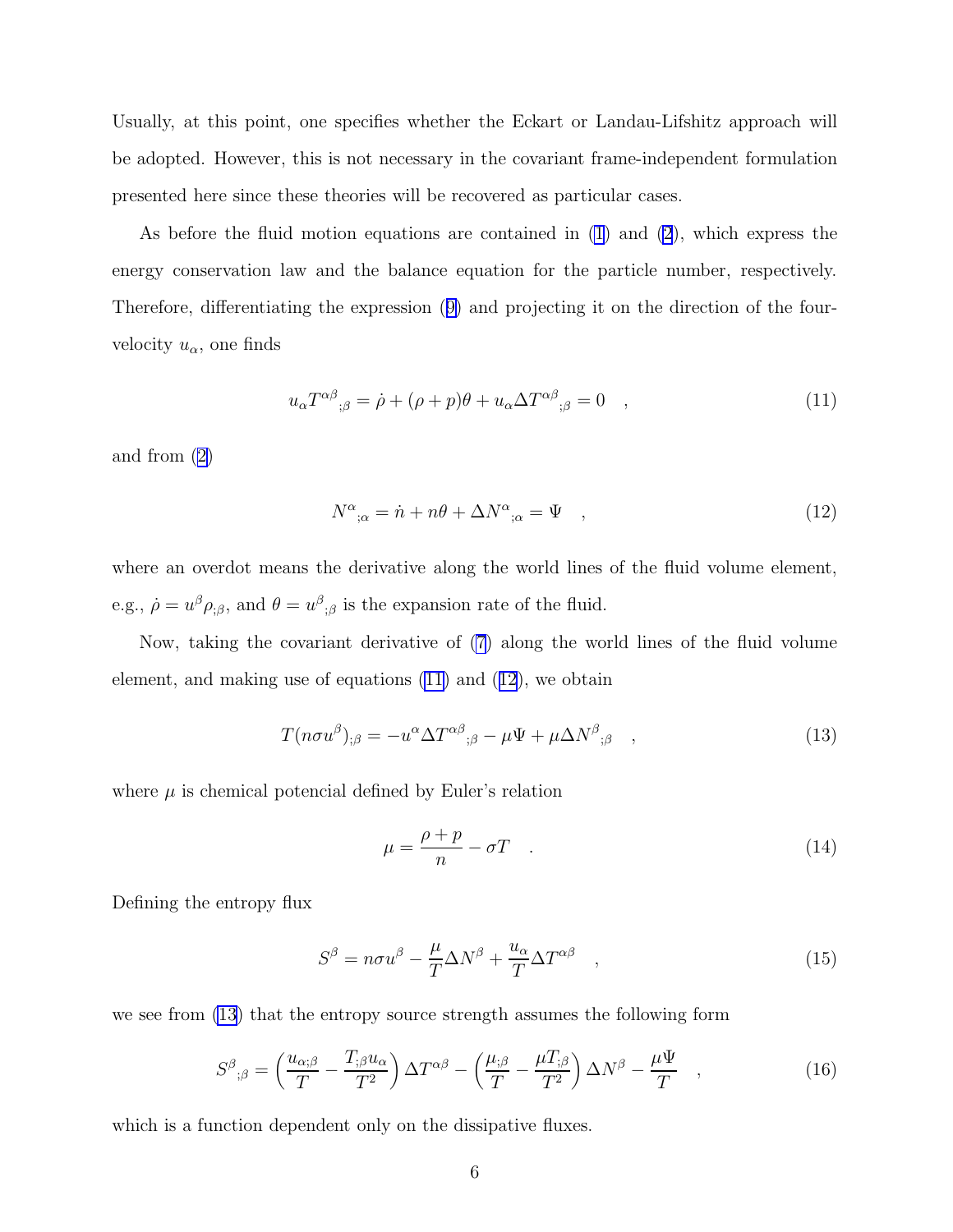<span id="page-6-0"></span>At the level of the primary fluxes, the effect of the dissipative processes is to add up new fields for the energy-momentum tensor and the particle flux vector[[7,5,10,13\]](#page-12-0), which must be constrained by the second law. We have

$$
\Delta T^{\alpha\beta} = -(\Pi + p_c)h^{\alpha\beta} + q^{\alpha}u^{\beta} + q^{\beta}u^{\alpha} + \Pi^{\alpha\beta} \quad , \tag{17}
$$

and

$$
\Delta N^{\beta} = \nu^{\beta} \quad , \tag{18}
$$

where the five additional fields  $\Pi, p_c, q^{\alpha}, \nu^{\beta}$  and  $\Pi^{\alpha\beta}$  are, respectively, the bulk viscous pressure, the creation pressure (due to the gravitational matter creation [\[10\]](#page-12-0)), the heat flow, the particle drift, and the shear viscosity stress. These fields describe the deviations from equilibrium within the fluid and satisfy the following constraints

$$
u^{\alpha}q_{\alpha} = u^{\alpha}\nu_{\alpha} = u^{\alpha}\Pi_{\alpha\beta} = g_{\alpha\beta}\Pi^{\alpha\beta} = \Pi^{[\alpha\beta]} = 0 \quad , \tag{19}
$$

where the square brackets denote anti-symmetrization and round brackets, below, symmetrization.

As one may check, inserting equations (17) and (18) into [\(16](#page-5-0)), and using (19), it is readily seen that

$$
S^{\alpha}{}_{;\alpha} = -\frac{\Pi\theta}{T} - \frac{p_c\theta}{T} - \frac{\mu\Psi}{T} - \left(\frac{T_{;\beta}}{T^2} - \frac{\dot{u}_{\beta}}{T}\right)q^{\beta} - \left(\frac{\mu_{;\beta}}{T} - \frac{\mu T_{;\beta}}{T^2}\right)\nu^{\beta} + \frac{u_{\alpha;\beta}\Pi^{\alpha\beta}}{T}
$$
(20)

On the other hand, the covariant derivative of  $u^{\alpha}$  may be decomposed as [\[14\]](#page-12-0)

$$
u_{\alpha;\beta} = \sigma_{\alpha\beta} + \frac{1}{3}\theta h_{\alpha\beta} + \dot{u}_{\alpha}u_{\beta} + \omega_{\alpha\beta} \quad , \tag{21}
$$

where

$$
\sigma_{\alpha\beta} = \frac{1}{2} h^{\mu}_{\alpha} h^{\nu}_{\beta} (u_{(\mu;\nu)} - \frac{2}{3} \theta h_{\mu\nu}) \quad , \tag{22}
$$

and

$$
\omega_{\alpha\beta} = \frac{1}{2} h^{\mu}_{\alpha} h^{\nu}_{\beta} u_{[\nu,\mu]} \quad , \tag{23}
$$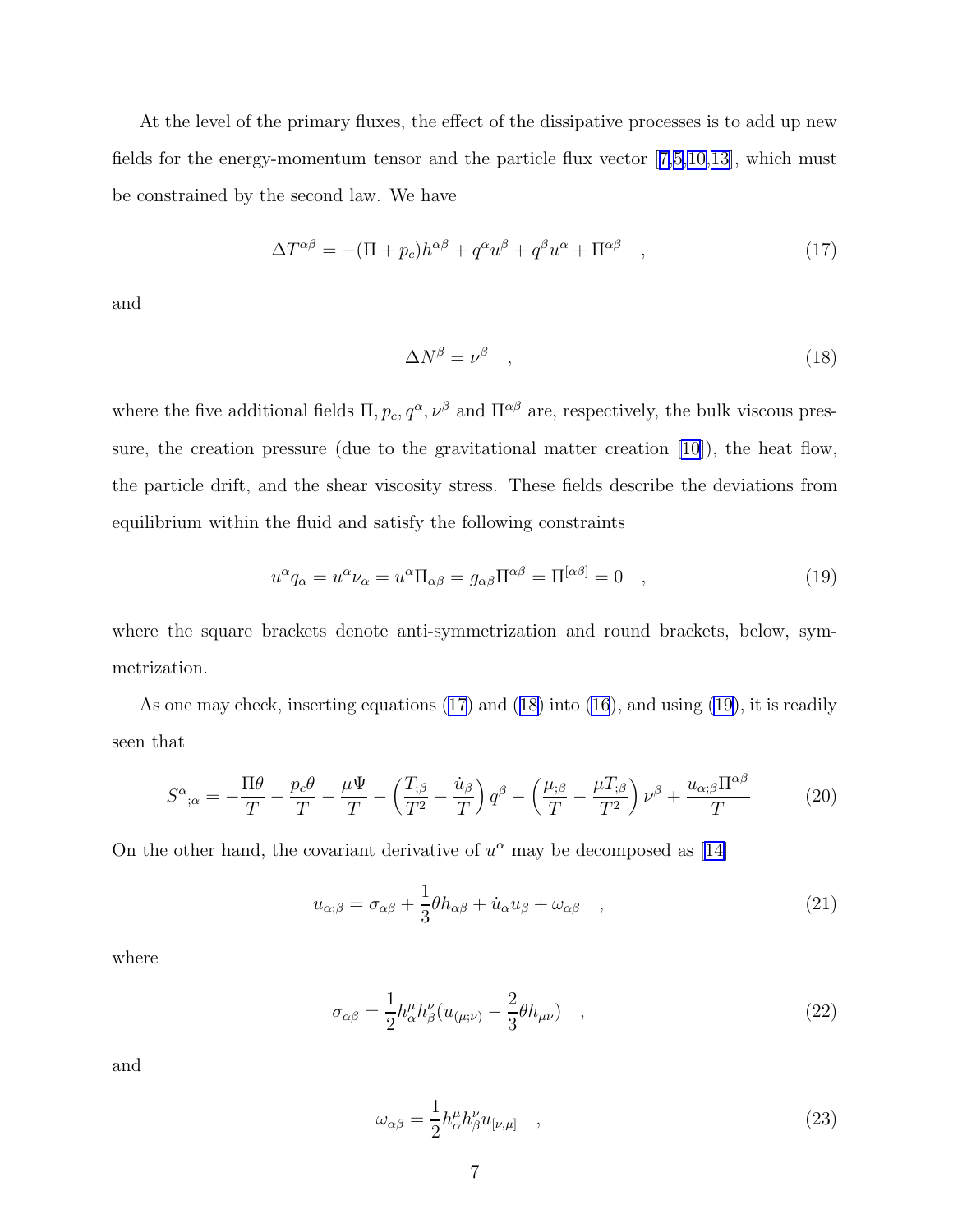<span id="page-7-0"></span>are respectively the symmetric traceless shear tensor and the vorticity tensor. Inserting([21\)](#page-6-0) into equation [\(20\)](#page-6-0), we may rewrite the entropy source as

$$
S^{\alpha}{}_{;\alpha} = \tau_s - \frac{q_{\alpha}h^{\alpha\beta}(T_{;\beta} - T\dot{u}_{\beta})}{T^2} - \left(\frac{\mu_{;\beta}}{T} - \frac{\mu T_{;\beta}}{T^2}\right)\nu^{\beta} + \frac{\Pi^{\alpha\beta}\sigma_{\alpha\beta}}{T} \quad , \tag{24}
$$

where  $\tau_s$  describes the entropy source strength due to the scalar irreversible processes

$$
\tau_s = -\frac{\Pi \theta}{T} - \frac{p_c \theta}{T} - \frac{\mu \Psi}{T} \quad . \tag{25}
$$

Hence, to the first-order of approximation, (24) will be consistent with the second law of thermodynamics if the phenomenological relations among the vector and tensor dissipative fluxes and thermodynamic forces are taken to be

$$
q^{\alpha} = \chi \phi^{\alpha} \quad ; \quad \phi^{\alpha} = h^{\alpha \beta} (T_{;\beta} - T \dot{u}_{\beta}) \quad , \tag{26}
$$

$$
\Pi^{\alpha\beta} = \eta \sigma^{\alpha\beta} \quad , \tag{27}
$$

$$
\nu^{\alpha} = \zeta \lambda^{\alpha}; \quad \lambda^{\alpha} = h^{\alpha \beta} \left(\frac{\mu}{T}\right)_{;\beta} \quad , \tag{28}
$$

where  $\chi$ ,  $\eta$ , and  $\zeta$  stand, respectively, for thermal conductivity, shear viscosity and "difusion" coefficients. Using  $(26)-(28)$ , the entropy source strength  $(24)$  becomes

$$
S^{\alpha}{}_{;\alpha} = \tau_s - \frac{\chi \phi_\alpha \phi^\alpha}{T^2} - \frac{\zeta \lambda_\alpha \lambda^\alpha}{T^2} + \frac{\eta \sigma_{\alpha\beta} \sigma^{\alpha\beta}}{T} \quad , \tag{29}
$$

and since the heat flow and the particle drift are space-like vectors  $(\phi^{\alpha}\phi_{\alpha} < 0, \lambda^{\alpha}\lambda_{\alpha} < 0)$ , the second law of thermodynamics will be satisfied if, for any configuration of the fluid,  $\chi$ ,  $\eta$  and  $\zeta$  are positive. In order to treat the scalar irreversible processes, we observe that they are fluxes with same tensor rank (scalars), and in the first-order of approximation this give rise to cross effects[[2](#page-12-0),[15](#page-12-0)]. In order to describe this cross effect, we propose the following relations among fluxes and thermodynamic forces,

$$
\Pi = -\xi_{11}\left(\frac{\Psi}{\theta}\right) - \xi_{12}\theta \quad , \tag{30}
$$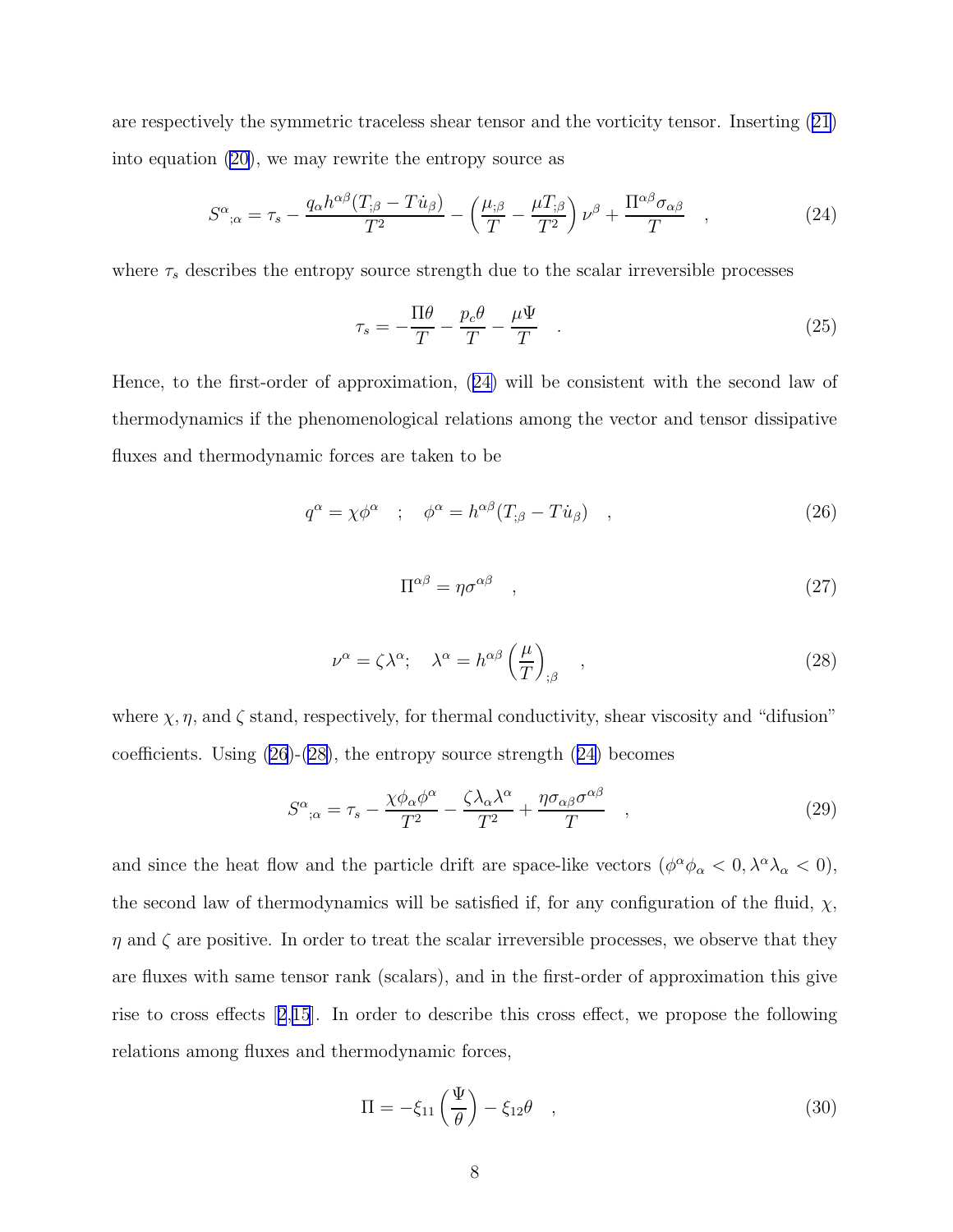<span id="page-8-0"></span>and

$$
p_c = -\xi_{21}\theta - \xi_{22}\left(\frac{\Psi}{\theta}\right) \quad , \tag{31}
$$

where  $\Pi$ ,  $p_c$  are fluxes and  $\left(\frac{\Psi}{\theta}\right)$  $\left(\frac{\Psi}{\theta}\right)$ ,  $\theta$  are thermodynamic forces, with  $\xi_{ij} > 0$   $(i, j = 1, 2)$ phenomenological coefficients. When the particle source strength  $\Psi$  is zero, we see from ([30](#page-7-0))-(31) that  $\Pi = -\xi_{12}\theta$  and  $p_c = -\xi_{21}\theta$ . Recalling that the phenomenological coefficients are supposed to obey Onsager's reciprocity relations, it follows that  $\xi_{12} = \xi_{21}$ . This means that in this particular case (no particle creation) the creation pressure and bulk viscosity reduce to the same process. In the general case, the entropy source [\(29](#page-7-0)) can be written as

$$
S^{\alpha}{}_{;\alpha} = -\frac{\chi \phi_{\alpha} \phi^{\alpha}}{T^2} + \frac{\eta \sigma_{\alpha\beta} \sigma^{\alpha\beta}}{T} - \frac{\zeta \lambda_{\alpha} \lambda^{\alpha}}{T^2} + \frac{2\xi_{12}\theta^2}{T} + \frac{(\xi_{11} + \xi_{22} - \mu)\Psi}{T}
$$
(32)

We see that the second law of thermodynamics will be satisfied for any configurations of the fluid if  $\chi$ , $\eta$ , $\zeta$ , $\xi_{12}$  are positive definite. We also see that the remaining coefficients  $\xi_{11}$  and  $\xi_{22}$ must satisfy the following inequalities:  $\xi_{11} + \xi_{22} > \mu$  if  $\Psi > 0$ , and  $\xi_{11} + \xi_{22} < \mu$  if  $\Psi < 0$  $(cf. [10]).$  $(cf. [10]).$  $(cf. [10]).$  $(cf. [10]).$  $(cf. [10]).$ 

Concerning the results presented in the reference[[15](#page-12-0)], we have the following remarks. First, we observe that the flux associated with the particle creation rate, namely, the creation pressure was not considered. Second, the authors have used  $\Pi$  as a force and not as, we think, a thermodynamic flux. Another question is related to the hypothesis implicitly adopted in their paper, that the creation pressure and the bulk viscous pressure are the same ( $\Pi$  =  $p_c$ ). In particular, from the phenomenological laws obtained there, we see that for photons  $(\mu = 0)$ , the creation pressure is given by  $p_c = \frac{\xi_{12}}{\xi_{22}}$  $\frac{\xi_{12}}{\xi_{22}}\Psi$ ; however for the static fluid  $\theta=0$ , and using the energy conservation, we find that  $\dot{\rho} = 0$ . These results seem to be physically inconsistent, because we have energy density  $\rho$  constant and simultaneously photon creation, which should be responsible for a variation of  $\rho$ . Note also that, in the adiabatic limit, the entropy source strength vanishes, as expected (see [8](#page-4-0)).

Summing up, the basic set of equations governing the first-order theory of dissipative simple fluids in a general formulation are: the energy conservation law [\(1](#page-3-0)) and equation of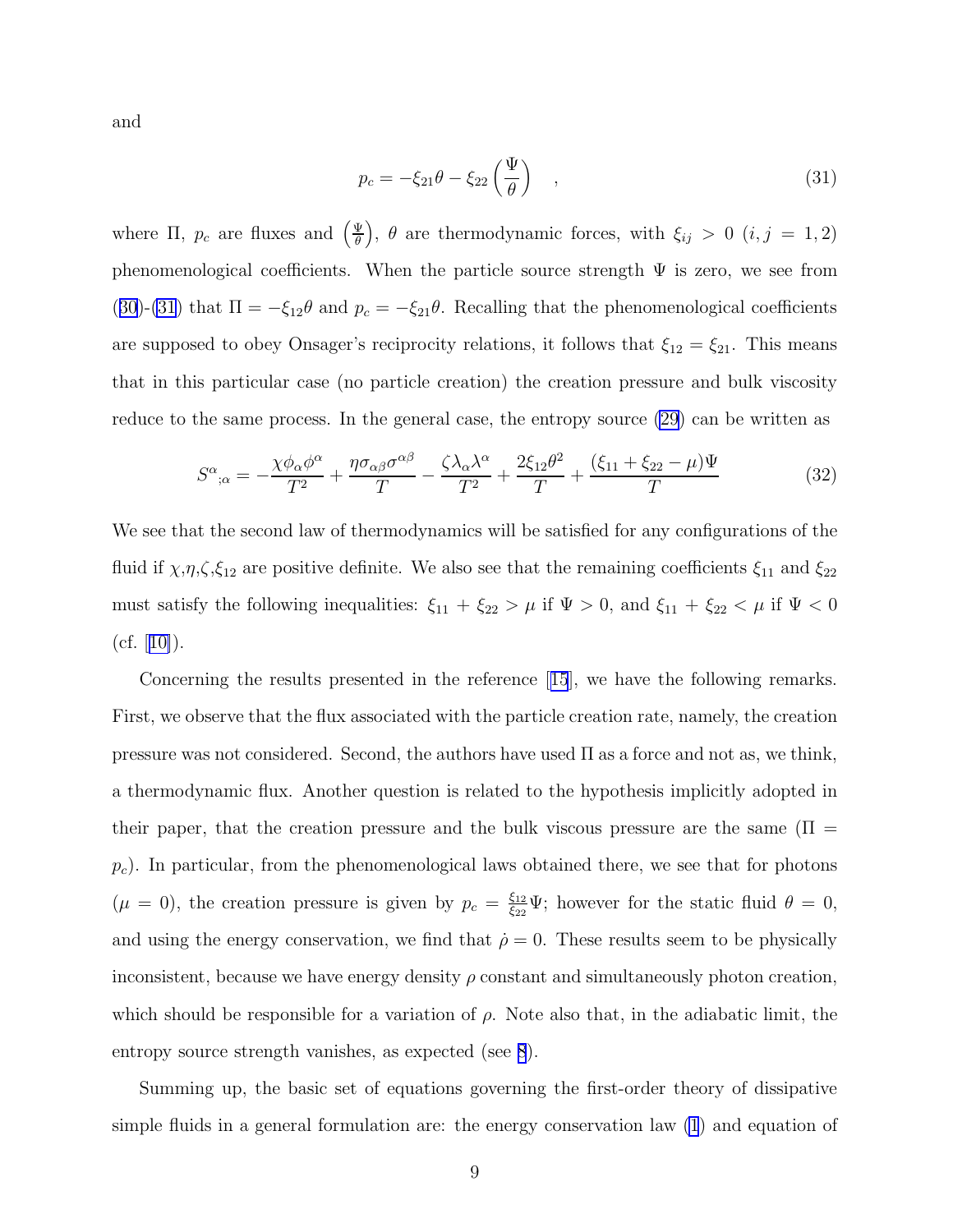balance([2\)](#page-3-0) with  $T^{\alpha\beta}$  and  $N^{\alpha}$  given by [\(9](#page-4-0)) and [\(10](#page-4-0)); the Gibbs law [\(7](#page-4-0)), the constitutive equations $(26)-(28)$  $(26)-(28)$  and the constitutive equation for a scalar process  $(30)-(31)$  $(30)-(31)$  $(30)-(31)$  $(30)-(31)$  $(30)-(31)$  with the fluxes constrained by([19](#page-6-0)) and linked with the entropy source strength by([32](#page-8-0)). Notice that such a system is underdetermined since, in principle, there are fifteen independent equations and seventeen unknowns; more specifically, as in the classical theory, the time behavior of the relativistic one-component fluid can only be determined, for specified initial boundary conditions, by adding two equations of state, say

$$
p = p(n, T) \quad , \tag{33}
$$

and

$$
\rho = \rho(n, T) \tag{34}
$$

We notice that, although sucessful in revealing the physics underlying a large class of phenomena, the first-order theories present some experimental and theoretical drawbacks. In its classical version, the linear constitutive equations  $(26)-(28)$  $(26)-(28)$  and  $(30)-(31)$  $(30)-(31)$  $(30)-(31)$  $(30)-(31)$  $(30)-(31)$  are not adequate at high frequencies or short wave lengths as manifested in experiments on ultrasound propagation in rarefied gases and on neutron scattering in liquids [\[16](#page-13-0)]. Besides they also allow the propagation of perturbations with arbitrarily high speeds, which, although perhaps merely unsatisfactory on classical grounds, is completely unacceptable from a relativistic point of view; furthermore, they do not have a well-posed Cauchy problem and their equilibrium states are not stable. Several authors have formulated relativistic second-order theories which circumvent these defficiencies  $[9,17-19]$ . In a forthcoming paper  $[20]$ , we intend to extend our considerations to this class of theories.

## III. TEMPERATURE EVOLUTION LAW

Let us now derive the general equation for the temperature law in a relativistic fluid taking into account all the irreversible processes. In what follows we consider that the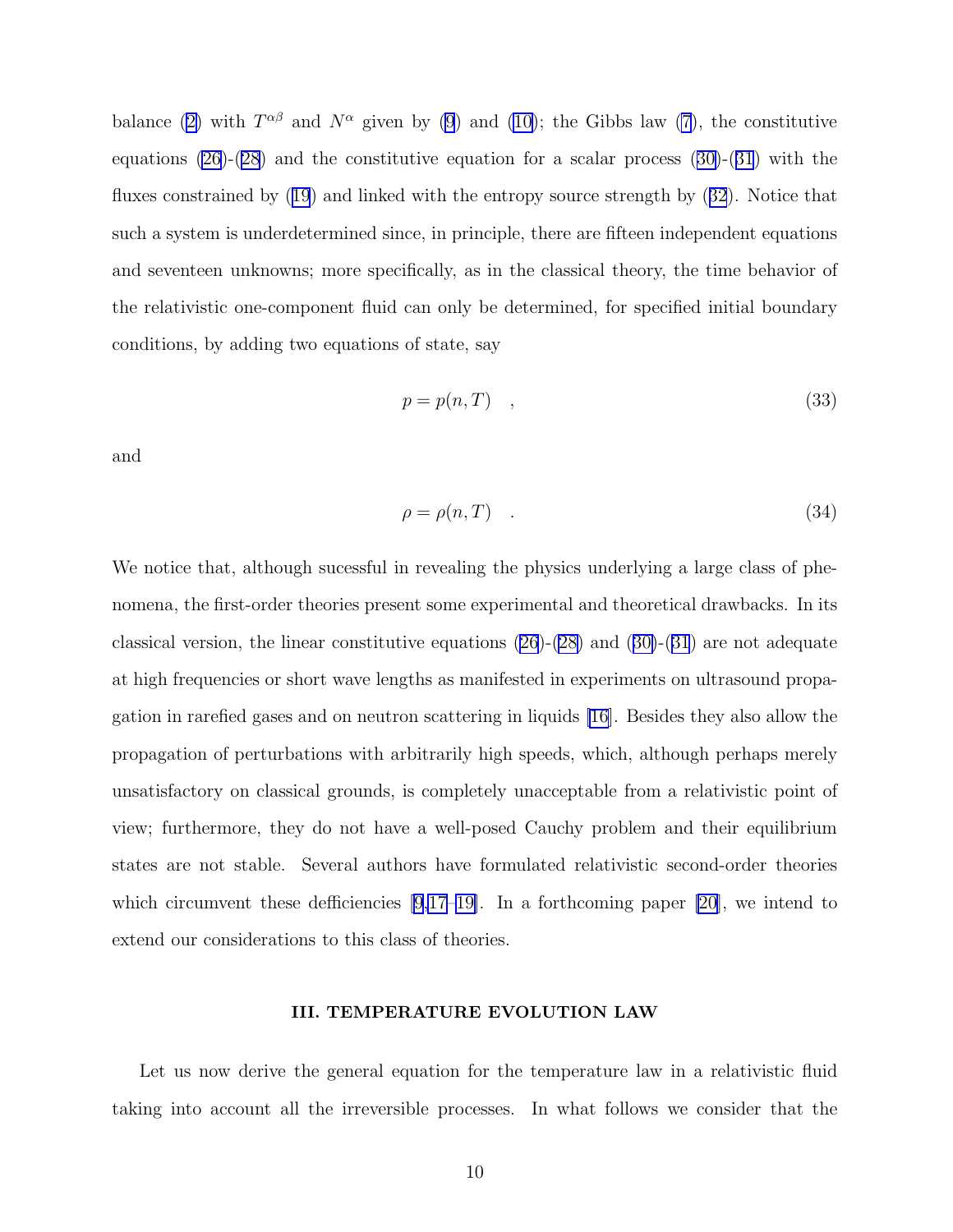<span id="page-10-0"></span>energy density and the equilibium pressure are functions of the thermodynamic variables  $n$ and T. Differentiating  $\rho = \rho(n, T)$  along the world lines of the fluid volume element one finds

$$
\dot{\rho} = \left(\frac{\partial \rho}{\partial T}\right)_n \dot{n} + \left(\frac{\partial \rho}{\partial n}\right)_T \dot{T} \quad , \tag{35}
$$

and combining with the energy conservation law  $(11)$  and the balance equation  $(12)$ , we obtain

$$
\left(\frac{\partial \rho}{\partial T}\right)_n \dot{T} = \left[ n\left(\frac{\partial \rho}{\partial n}\right)_T - \rho - p \right] \theta - \left(\frac{\partial \rho}{\partial n}\right)_T (\Psi - \Delta N^{\alpha}_{;\alpha}) - u_{\alpha} \Delta T^{\alpha \beta}_{;\beta} \quad . \tag{36}
$$

Since  $d\sigma$  must be an exact differential, [\(7\)](#page-4-0) leads to the thermodynamic relation

$$
\left[\frac{\partial}{\partial T}\left(\frac{1}{nT}\left[\left(\frac{\partial\rho}{\partial n}\right)_T - \left(\frac{\rho+p}{n}\right)_T\right]\right)\right]_n = \left[\frac{\partial}{\partial n}\left(\frac{1}{nT}\left(\frac{\partial\rho}{\partial T}\right)_n\right)\right]_T\tag{37}
$$

or equivalently,

$$
T\left(\frac{\partial p}{\partial T}\right)_n = \rho + p - n\left(\frac{\partial \rho}{\partial n}\right)_T \quad , \tag{38}
$$

and combining (38) with (36), we obtain the general equation governing the variation of temperature

$$
\frac{\dot{T}}{T} = -\left(\frac{\partial p}{\partial \rho}\right)_n \theta - \frac{1}{T\left(\frac{\partial \rho}{\partial T}\right)_n} \left[ \left(\frac{\partial \rho}{\partial n}\right)_T (\Psi - \Delta N^{\alpha}_{;\alpha}) + u_\alpha \Delta T^{\alpha \beta}_{;\beta} \right], \qquad (39)
$$

where all dissipatives fluxes are described by  $\Delta N^{\alpha}$  and  $\Delta T^{\alpha\beta}$ . In the adiabatic limit, the above equation reduces to the temperature variation rate of a perfect fluid

$$
\frac{\dot{T}}{T} = -\left(\frac{\partial p}{\partial \rho}\right)_n \theta \quad . \tag{40}
$$

Consider now in (39) the Landau-Lifshitz or energy frame. In this case, the comoving observers do not see the irreversible contribution of the energy flux, that is,  $q^{\alpha} = 0$  in the energy-momentum tensor. As we have seen, there is an additional contribution  $\nu^{\alpha}$  in the particle flux  $\Delta N^{\alpha}$ . We obtain

$$
\frac{\dot{T}}{T} = -(\frac{\partial p}{\partial \rho})_n \theta_{LL} + \frac{1}{T \frac{(\partial \rho}{\partial T})_n} \left[ (\frac{\partial \rho}{\partial n})_T (\nu_{;\alpha}^{\alpha} - \Psi) - (\Pi + p_c) \theta_{LL} + \sigma_{\alpha\beta} \Pi^{\alpha\beta} \right]
$$
(41)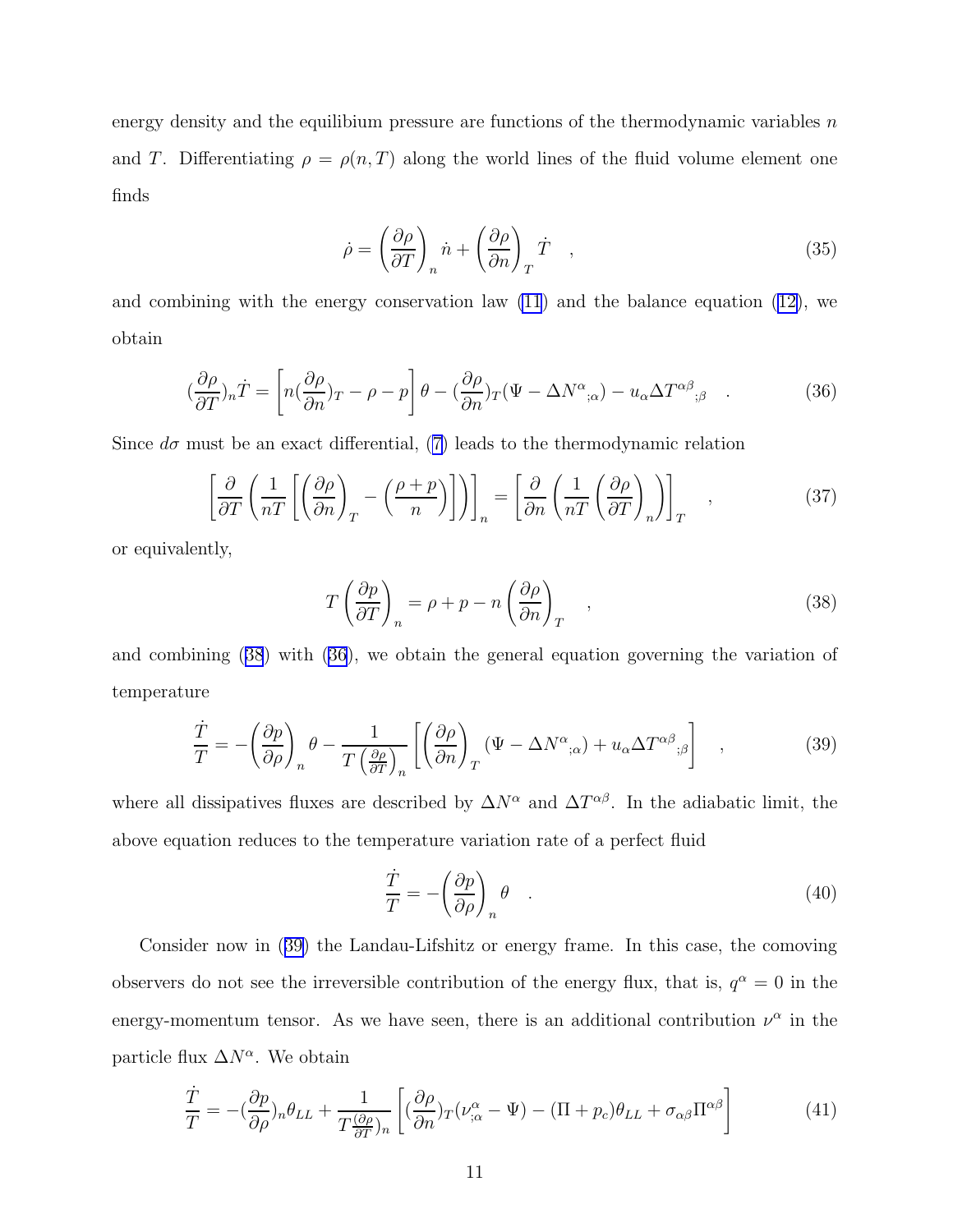where

$$
\theta_{LL} = \frac{\Psi - \dot{n} - \nu^{\alpha}_{;\alpha}}{n} \tag{42}
$$

is the expansion of the fluid in the Landau-Lifshitz frame.

Now let us consider the Eckart or particle frame formulation. In this case, the comoving observers do not see the irreversible contribution of particle drift, that is  $\Delta N^{\alpha} = \nu^{\alpha} = 0$  in the particle flux vector. We have

$$
\frac{\dot{T}}{T} = -(\frac{\partial p}{\partial \rho})_n \theta_E + \frac{1}{T(\frac{\partial \rho}{\partial T})_n} \left[ -(p_c + \Pi)\theta_E + \dot{u}_\alpha q^\alpha + \sigma_{\alpha\beta} \Pi^{\alpha\beta} - q^\beta_{\;\;;\beta} - (\frac{\partial \rho}{\partial n})_T \Psi \right] \tag{43}
$$

where

$$
\theta_E = \frac{\Psi - \dot{n}}{n} \tag{44}
$$

is the expansion of the fluid in the Eckart frame.

It should be noticed that in the adiabatic limit, when all dissipative fluxes are absent, equations([41\)](#page-10-0) and (43) reproduce the same temperature variation rate of a perfect fluid. The same happens when the dissipative fluxes reduce to a creation pressure plus the bulk viscosity mechanism. For this homogeneous and isotropic dissipative simple fluid, the temperature law has previously been derived by Lima and Germano[[21](#page-13-0)] (see also Zimdahl [\[22](#page-13-0)] to the case of a two-fluid mixture). We also emphasize that, for each formulation, the complete temperature evolution equation must play an important role in problems of astrophysics and cosmological interest envolving the classical non-equilibrium mechanisms. In the cosmological domain, for instance, a natural application of equations([41\)](#page-10-0) and (43), is related to the contributions of the irreversible processes to the anisotropy temperature of the cosmic background radiation during the decoupling time.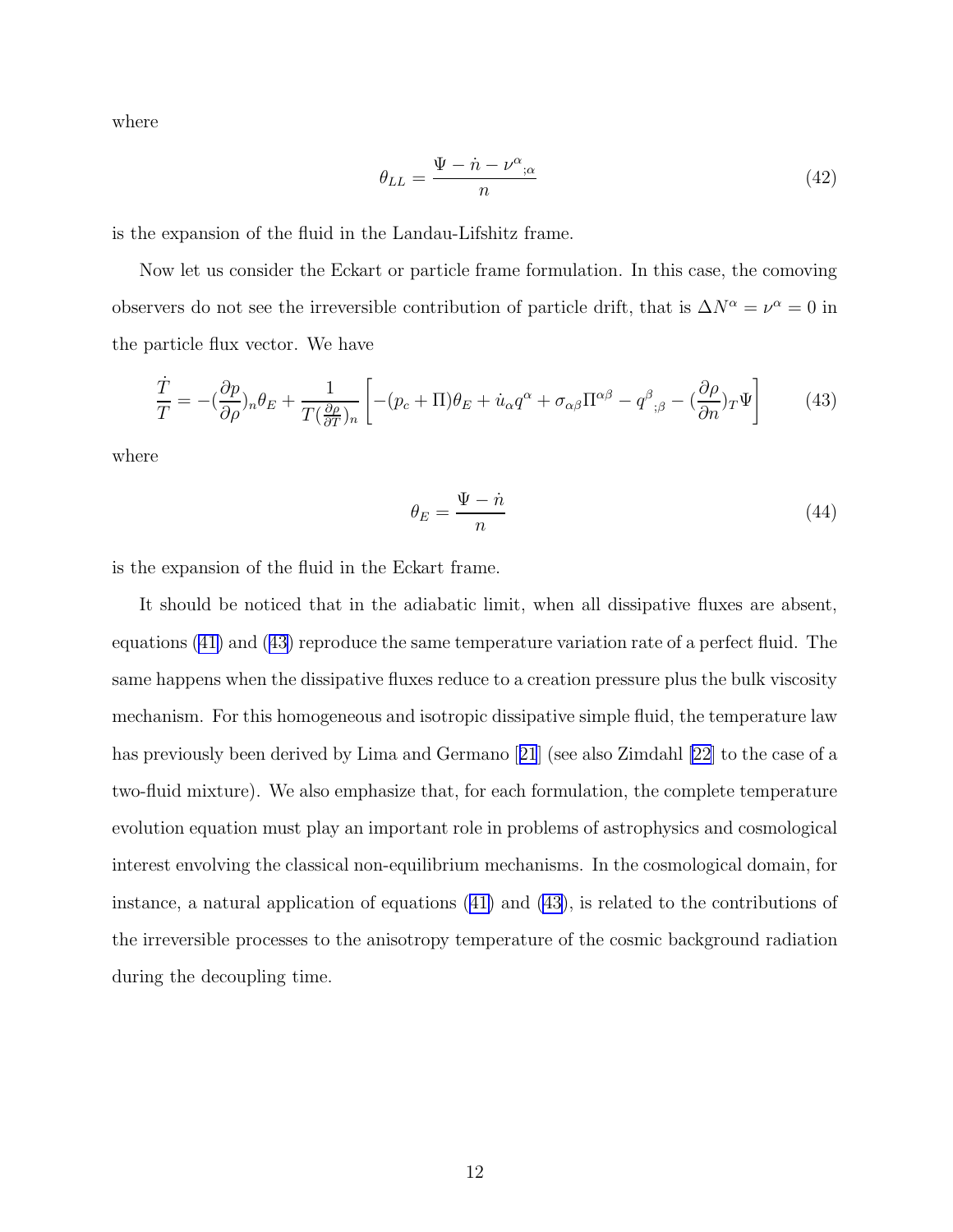# REFERENCES

- <span id="page-12-0"></span>[1] J. Geheniau, E Gunzig and I. Stengers, Found. of Phys. 17, 585 (1987).
- [2] S.R. de Groot and P. Mazur, Non-Equilibrium Thermodynamics, Dover, New York, USA (1984).
- [3] H. J. Kreuzer, Nonequilibrium thermodynamics and its statistical foundations. Oxford University Press, Oxford, England (1981).
- [4] S. Weinberg, ApJ 168, 175 (1971).
- [5] S. Weinberg, Gravitation and cosmology, Principles and Applications of the general Theory of Relativity. Joh Wiley & Sons, New York, USA (1972).
- [6] P. J. E. Peebles, Principles of Physical Cosmology, Princeton University Press, New Jersey, USA (1993).
- [7] C. Eckart, Phys. Rev. **58**, 919 (1940).
- [8] L.D. Landau and E.M. Lifshitz. Fluid Mechanics. Pergamon Press, New York, USA (1959).
- [9] W. G. Dixon. Special Relativity, The foundations of Macroscopic Physics, Cambridge University Press, Cambridge, England (1978).
- [10] M. O. Calv˜ao, J. A. S. Lima and I. Waga, Phys. Lett. A 162, 223 (1992).
- [11] M. L. Bedran and M. O. Calv˜ao, Class. Quantum Grav. 10, 767 (1993).
- [12] W.A. Hiscock and L. Lindblom, Phys. Rev. D31, 725 (1985).
- [13] W.A. Hiscock and L. Lindblom, ApJ 258, 798 (1982).
- [14] G.F.R. Ellis, in *Cargése Lectures in Physics, Vol. 6*, ed. E. Schatzmann, Gordon and Breach, New York, USA (1971).
- [15] J. Gariel, G. le Denmat, Phys. Lett. A 200 11 (1995).